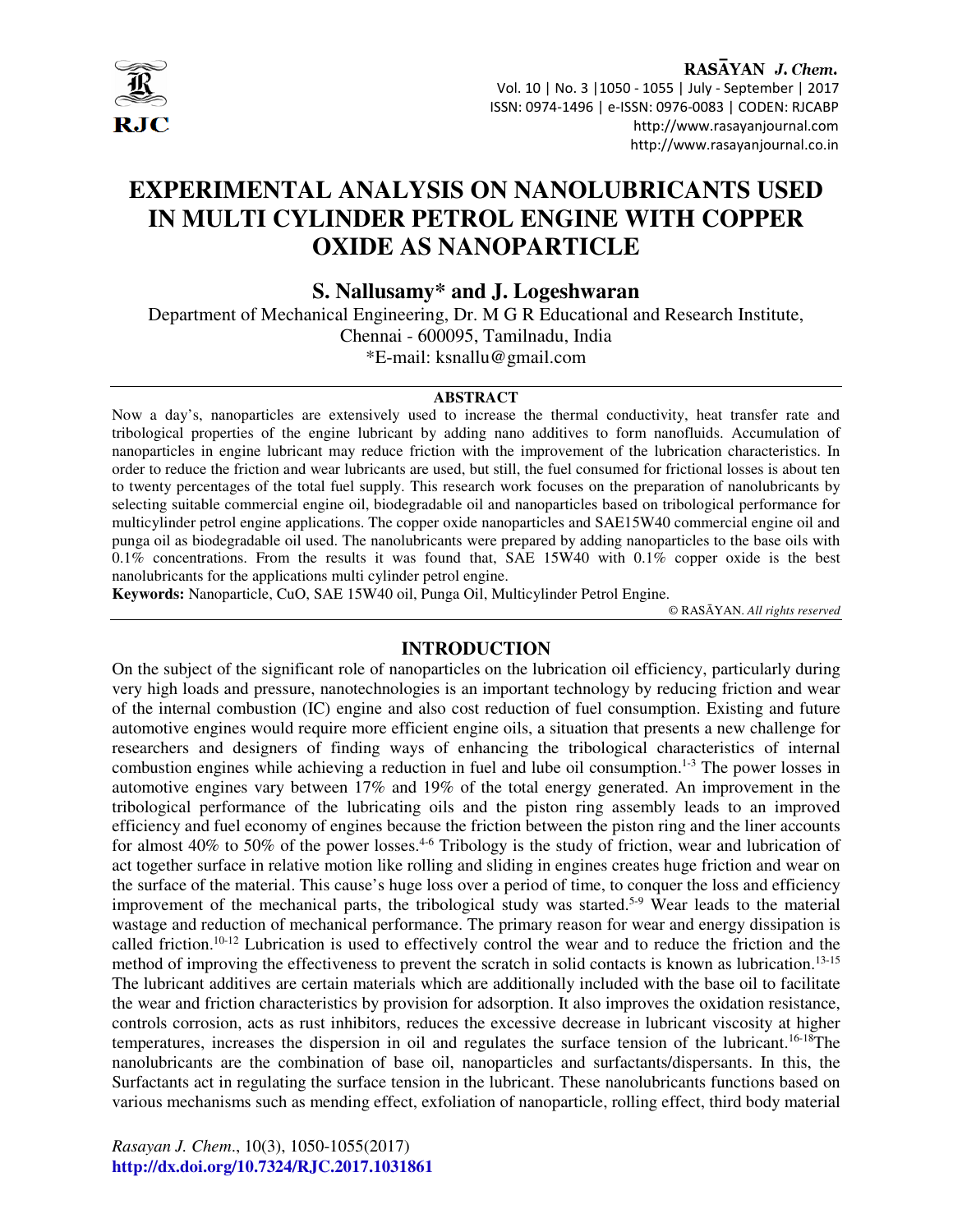## RASAYAN J. Chem.

Vol. 10 | No. 3 |1050 - 1055 | July - September | 2017

transfer and formation of tribofilm, which makes the Nano lubricant much more effective than the conventional lubricants.19-21An investigation was carried out with a standard lubricant called racer-4 oil which is isolated through nanoparticles of Cu and  $TiO<sub>2</sub>$  with a dissimilar concentration of accumulation. By means of introducing nano particles with the lubricant, it was found that a progress in brake thermal efficiency which influence the fuel economy through frictional power retreating.<sup>22-25</sup> Various experimental analyses were performed for Copper oxide (CuO), Nano-Diamond and  $TiO<sub>2</sub>$  nanoparticles with SF oil of SAE30-LB51153 and base oil SAE30-LB51163. Their study has shown that the CuO nanoparticle has reduced the coefficient of friction compared to lubricants without nanoparticles.<sup>26-29</sup> They have also concluded that CuO nanoparticle has reduced this depth of wear scar compared with base lubricants. A study on the improvement of the anti-wear with customized palm oil with adding up of CuO and MoS<sub>2</sub> was made and the results revealed that, the CuO and MoS<sub>2</sub> nanoparticles were effective additives for incorporation into chemically modified palm oil and it has enhanced the anti-wear and extreme pressure properties by 1.5 times.<sup>30-32</sup> Advancement in the tribological performance of the lubricating oils and the piston ring assembly leads to an improved efficiency and fuel economy of engines because the friction between the piston ring and the liner accounts for almost 40% to 50% of the power losses.33-37Furthermore, controlling friction via the use of nanolubricants leads to a decline in the level of wear and an increase in the service intervals for which an oil change is required. Based on the above study, an attempt was made to prepare a suitable nanolubricant to reduce wear and friction of multi cylinder petrol engines.

## **EXPERIMENTAL**

#### **Nanoparticles Selection**

Based on the literature review, the selection of the nanoparticles was considered and characteristics of the nanoparticles along with costing of the nanoparticles. According to the literature survey most commonly used nanoparticles for IC engines are Molybdenum disulphate, Copper, Nano-diamond, Graphite and Copper oxide. CuO nanoparticles were selected for this analysis. The selection of the base oil depends upon the thermal stability, viscosity index, boundary stability, cost and availability. Based on the above factors, SAE15W40 as a commercial lubricant and punga oil as biodegradable oil were selected. The surfactant-oleic acid was preferred for the preparation of nanolubricant. It was chosen, since it performs better than lecithin, especially at elevated temperatures.

#### **Nanolubricant Preparation**

During the nanolubricantpreparation, CuO nanoparticles were added to the base oils at 0.1%wt concentrations. Initially, a specific amount of nanoparticles were added with surfactant and a paste was made by manual stirring. The weight of the nanoparticles depends upon the percentage of the nanoparticles to be used and quantity of the base oil. The surfactant is used to increase the suspension time of the nanoparticles in lubricant. The electromagnetic stirrer was used for to mixing of the nanoparticles with surfactant and the base oil. A magnetic strip is kept in the nanolubricant and the magnetic strip starts moving and rotates inside the lubricant when we switch on the magnetic stirrer. Magnetic stirring is run for minimum about 30 minutes to obtain the proper mixing of nanoparticles with the base oil.

## **Viscosity Test**

The red wood viscometer was used to measure the kinematic viscosity of base oils at different temperatures. The kinematic viscosity of copper oxide based nano lubricants was measured at different temperatures and the values were found to be higher than that of the base oils. Fig.-1 shows the comparison results of kinematic viscosity for Nano-lubricants with 0.1% CuO based punga oil and SAE 15W40 lubricant. The kinematic viscosity of nano lubricants was measured at different temperatures of 30, 60 and  $90^{\circ}$ C respectively.

## **Flash and Fire Point**

Clevel and open cup apparatus was used to find out the flash and fire point temperatures of base oils. The flash point temperature exhibits the lowest temperature at which vapors of the oil ignite, under the source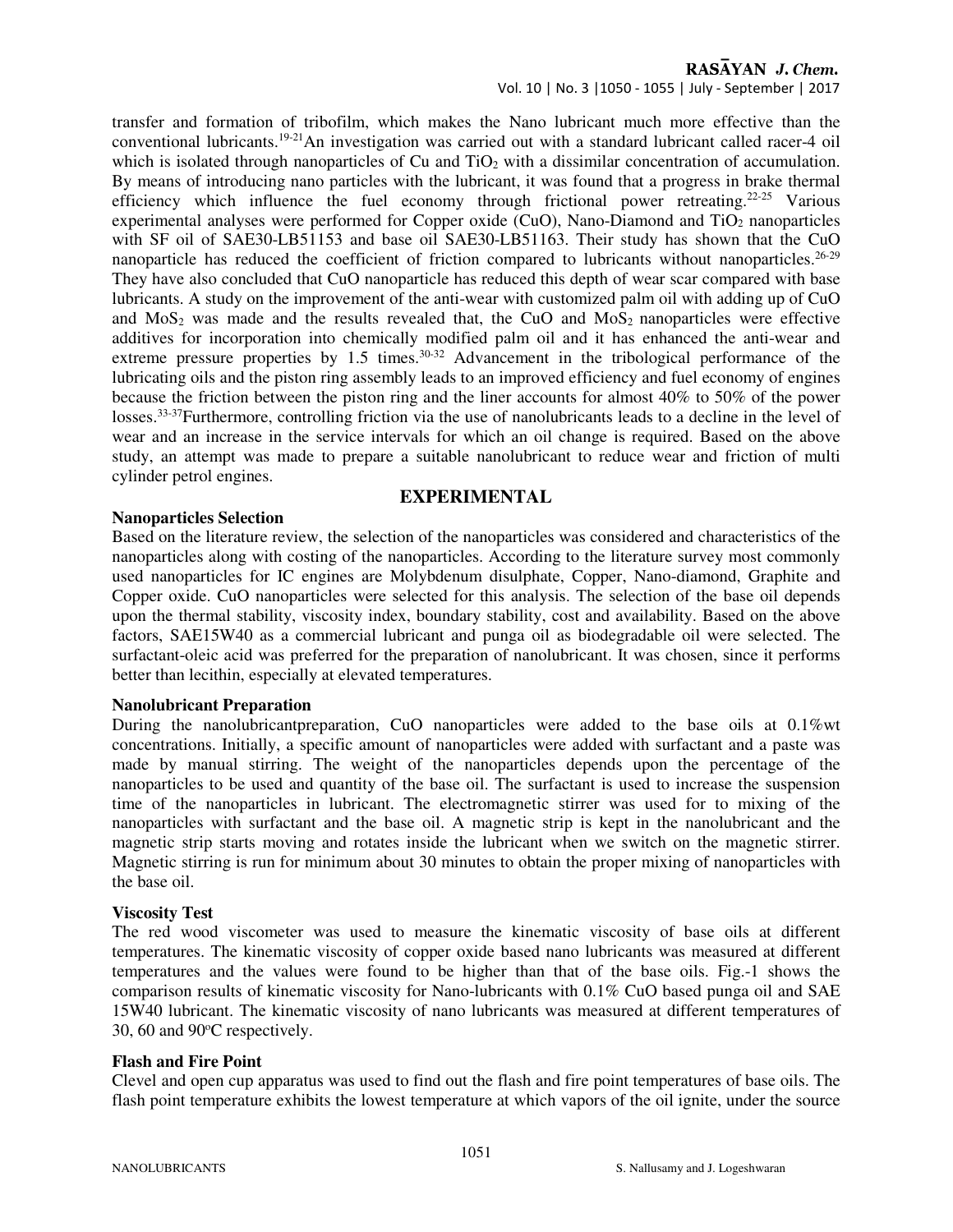#### RASAYAN J. Chem. Vol. 10 | No. 3 |1050 - 1055 | July - September | 2017

of ignition and when the source of ignition is removed, vapor may cease to burn. The fire point temperature, exhibits the temperature at which the vapor produced by the oil continues to burn at least for 5 seconds after ignition by the open flame. These tests are performed to address the safety issues with the base oils, since lower the flash point greater the fire hazard. In this test, the flash point and fire point temperatures of abase oil of punga oil and SAE 15W40 lubricant were  $260^{\circ}$ C flash point with  $280^{\circ}$ C fire point and 200 $\degree$ C flash point with 220 $\degree$ C fire point respectively. The results showed that, these base oils



Fig-1: Kinematic Viscosity of Lubricants

#### **Cloud and Pour Point**

To study the properties of the base oils at low working temperatures the cloud and pour point temperatures were examined. The cloud point was obtained based on ASTM D2500-IP 219 standards. In this test, the base oil is taken half-filled in a test jar and placed in ice. For every  $1^{\circ}C$  decline in temperature, the test jar is taken out to view, if there is any formation of cloud in the oil. The temperature at which formation of cloud appears is noted as the cloud point. After the appearance of cloud point, the temperature of the oil is further allowed to decrease and the point at which the oil completely gets clogged is noted as the pour point temperature. In this test, the cloud point and pour point of base oils is  $-20^{\circ}$ C and  $-24$ <sup>o</sup>C and for SAE 15W40 and 6<sup>o</sup>C and 3<sup>o</sup>C for punga oil respectively.

# **RESULTS AND DISCUSSION**

## **Tribological Investigation using RFM**

To attain the coefficient of friction values for different lubricants at different working conditions the reciprocating friction monitor device is used. The reciprocating friction monitor has a reciprocating pin and a specimen of the fixed block over which the pin reciprocates. The diameter of the pin is 4mm and dimension of specimen block are 30mm x 30mm x 6mm. The lubricant is made to be present over the fixed block, in such a way that it acts as a film between the pin and block. The load is applied on the pin using lever arm and the specimen on reciprocating friction monitor is shown in Fig.-2 and Fig.-3 respectively.

The frictional force and the temperature are measured is calculated through load cell with high precision and resistance temperature detector respectively. The loading condition and speed of the reciprocating pin is chosen in order to simulate the working condition of IC engine. The experiments were carried out and the coefficient of friction was obtained for lubricants at different temperatures of  $30^{\circ}$ C,  $60^{\circ}$ C and  $90^{\circ}$ C. In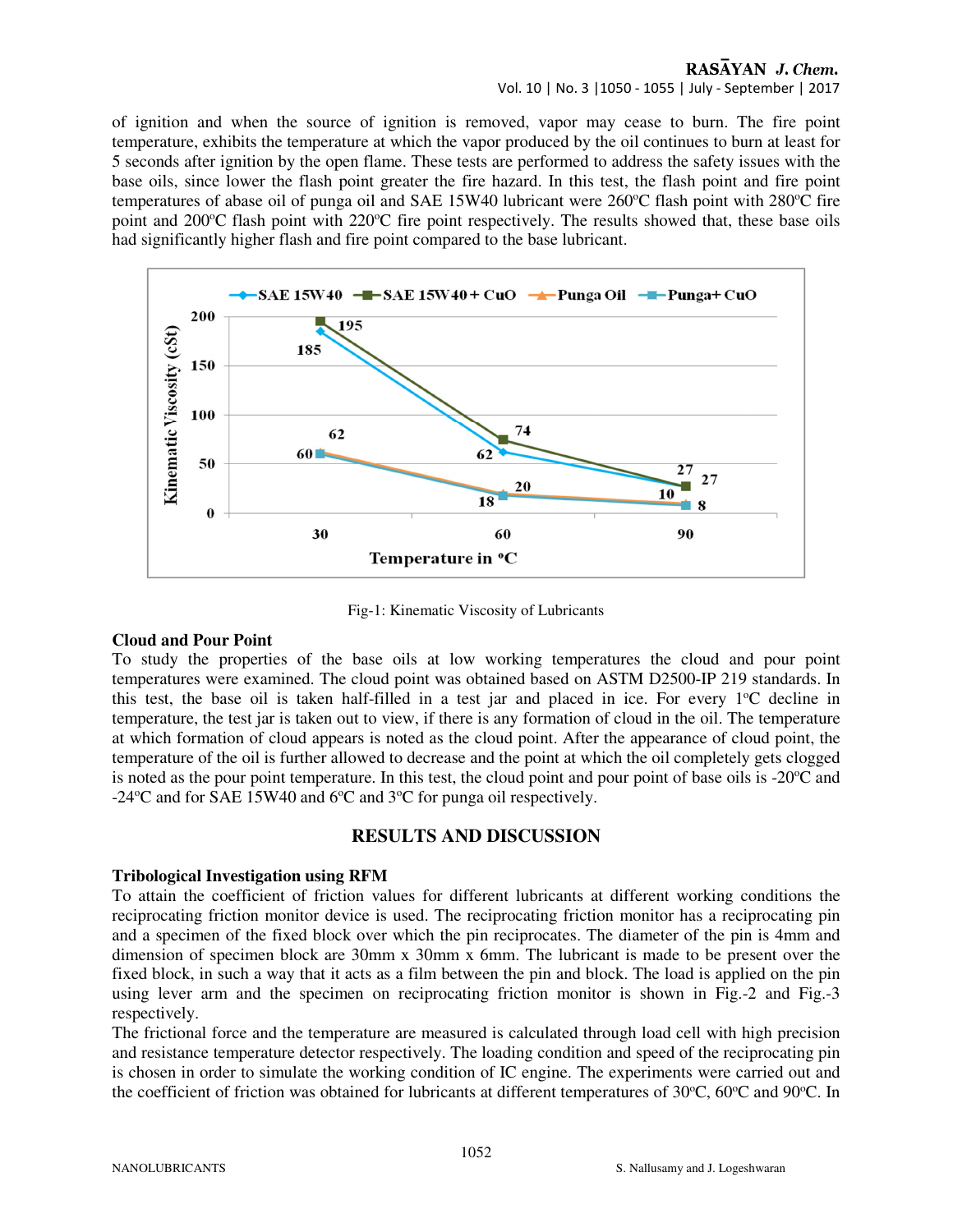this test, the block specimen and the reciprocating pin used were made of mild steel. The block specimen was cleaned using acetone and placed in the holder.



Fig.-2: Reciprocating Friction Monitor Fig.-3: Specimen for Testing

The test was conducted based on ASTM standards. The loading condition and speed of the reciprocating pin was chosen in order to simulate the working condition of IC engine. Tests were conducted for lubricants at 30°C, 60°C and 90°C. The speed of reciprocating pin was chosen to be 1mm/s. The coefficient of friction was obtained for different lubricants at various temperatures and is shown in Fig.-4. The results of reciprocating friction monitor test,give the friction coefficient for lubricant. It could be inferred from the graph, that the punga oil with 0.1% CuO nanolubricant has low friction coefficient. The comparison also suggests that CuO based nanolubricants have good friction reduction properties.



Fig.-4: Coefficient of Friction Chart

## **Analysis using Four Ball Testers**

The wear test was carried out using four-ball tester and the wear test was carried out based on ASTM standards. In this test, three half-an-inch steel balls were clamped together and the lubricant which was needed to be evaluated was made to stagnate over the balls. The four half-an-inch steel balls were pressed to another clamp on the top, which presses against these three steel balls in the cavity formed between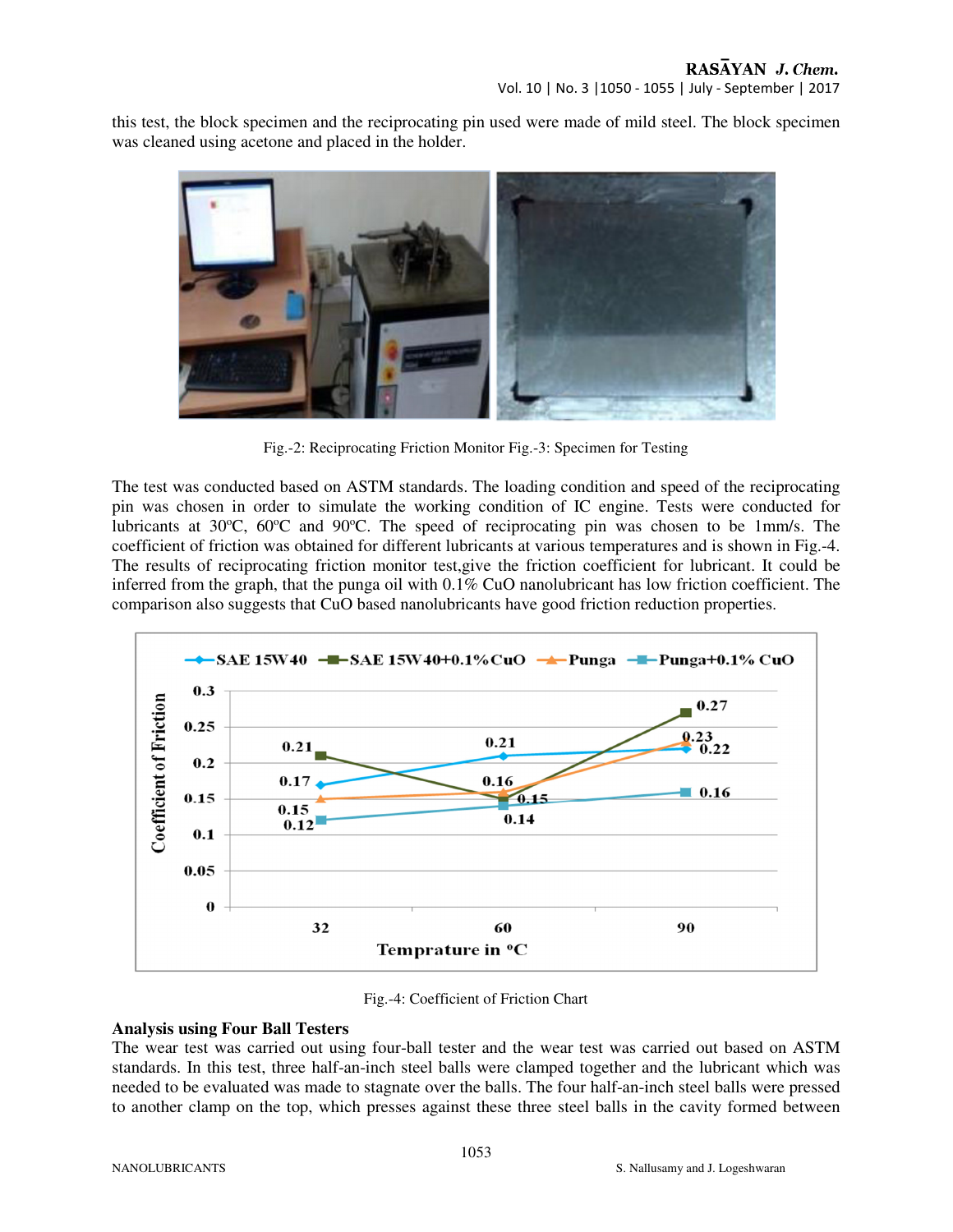Vol. 10 | No. 3 |1050 - 1055 | July - September | 2017

them with the force of 390N. This makes a three-point contact. The top ball was made to rotate at 1200 rpm for one hour.



Fig.-5: Results of Four Ball Test

Once the test got over, the three balls were taken to examine the wear scar diameter. Based on the average size of scar diameter, of lower clamped three steel balls, the lubricants were compared. The results observed are given in Fig.-5 and from the results it was found that there were wear scar diameter for base oils, nanolubricants and SAE 15W40 lubricant. The maximum wear scar diameter of 0.65 mm was found in punga lubricant followed by 0.58 mm in punga with CuO lubricant. And also the results revealed that the SAE 15W40-CuO lubricant having good anti-wear properties with 0.13 mm wear scar diameter. In a larger perspective CuO based nanolubricants have shown reduced wear scar diameter compared to punga oil and SAE 15W40 lubricant.

# **CONCLUSION**

Experimental analysis on nanolubricants SAE15W40 and punga oil prepared by adding additive nanoparticles of CuO to the base oils in 0.1% concentrations was done. From the obtained results the conclusions arrived are as follows.

- At working temperature between  $60-80^{\circ}$ C, CuO with 0.1% based nanolubricant has performed better than commercial engine oil for multi cylinder petrol engine and hence the friction and wear of engine was found reduced.
- SAE15W40 with CuO nanolubricant have good anti-wear properties with wear scar diameter of 0.13 mm. But punga oil with CuO has better anti friction properties than SAE15W40-CuO lubricant.
- Conclusively, SAE 15W40 with 0.1% CuO nanolubricant is suitable for enhanced performance in multi cylinder petrol engines.

For further research nano fluids with different concentration may be used to get the better results.

## **REFERENCES**

- 1. S. Sendilvelan, K. Bhaskar and S. Nallusamy, *Rasayan Journal of Chemistry*, **10(2)**, 545(2017)
- 2. A. Karthikeyan and S. Nallusamy, *Int. Journal of Engineering Research in Africa*, **31**, 36(2017)
- 3. S. Nallusamy and Karthikeyan, *Indian Journal of Science and Technology*, **9(35)**, 01(2016)
- 4. Suman Kumar Jha, S. Nallusamy and Sinha Akshat Diwakar, *Pollution Research*, **35(3)**, 595(2016)
- 5. Meenakshi and Sudhan, *Chemical Science Transactions*, **4(1)**, 127(2015)
- 6. S. Nallusamy, Manoj Babu and N. Manikanda Prabu, *International Journal Applied Engineering Research*, **10(62)**, 112(2015)